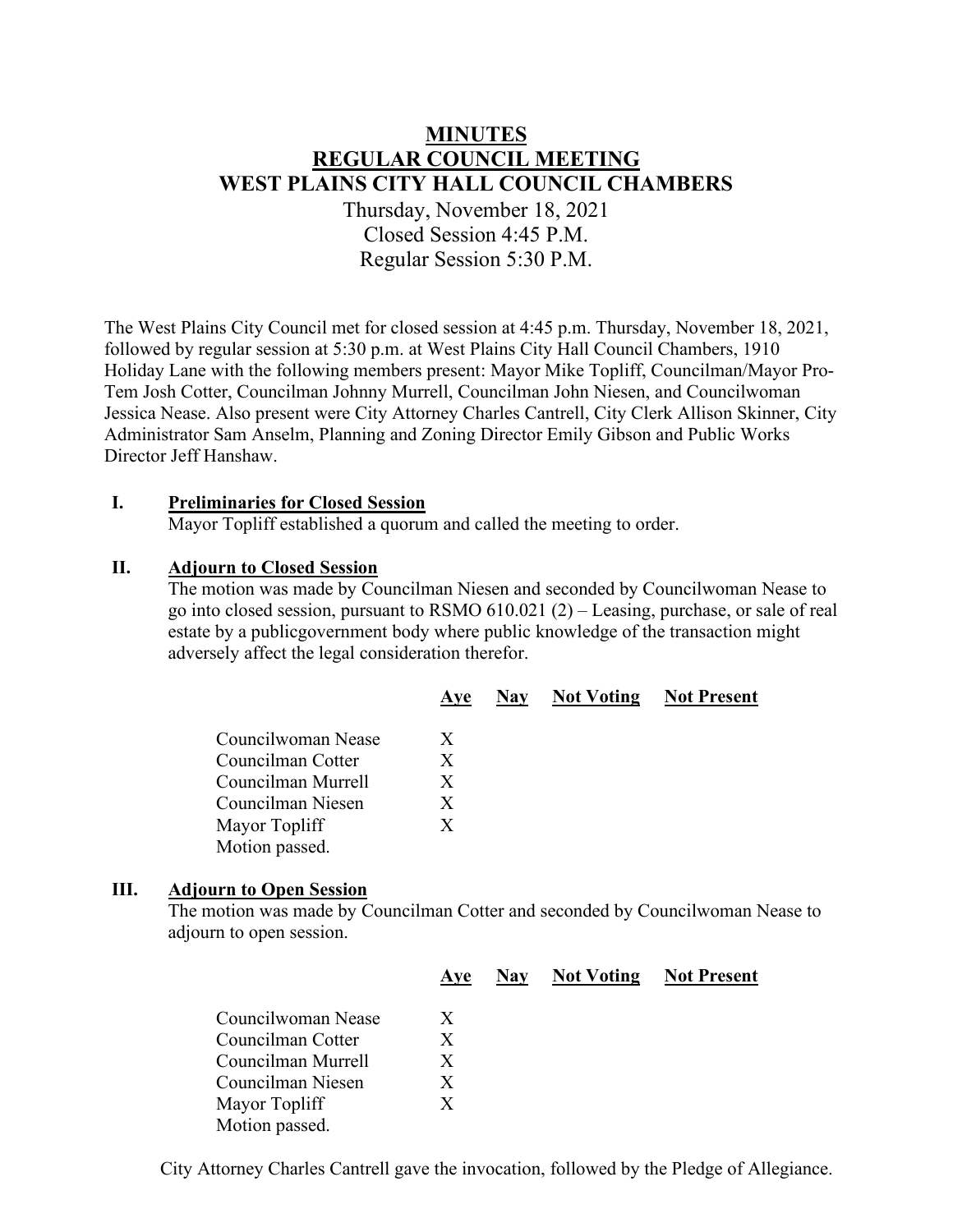## **IV. Consent Agenda**

The motion was made by Councilwoman Nease and seconded by Councilman Niesen to approve the Consent Agenda. Motion passed unanimously.

### **V. Recognition of Guests**

The council recognized Fin Holloway who attended the meeting to earn the Boy Scouts of America Arrow of Light, the highest award a Cub Scout can earn.

## **VI. Reading of Bills**

A. **Bill 4696** to become Ordinance 4696. Second Reading. An Ordinance of the City of West Plains, Missouri terminating the designation of the redevelopment area for the Farm Road Tax Increment Financing Plan and declaring certain approvals relating thereto null and void. The motion was made by Councilwoman Nease and seconded by Councilman Niesen. Motion passed unanimously.

|                    | Ave          | <b>Nav</b> | <b>Not Voting</b> | <b>Not Present</b> |
|--------------------|--------------|------------|-------------------|--------------------|
| Councilwoman Nease | $\mathbf{X}$ |            |                   |                    |
| Councilman Cotter  | X            |            |                   |                    |
| Councilman Murrell | X            |            |                   |                    |
| Councilman Niesen  | X            |            |                   |                    |
| Mayor Topliff      | X            |            |                   |                    |
| Motion passed.     |              |            |                   |                    |

- B. **Bill 1151** to become Resolution 1151. A Resolution of the City of West Plains, Missouri authorizing the City Administrator to execute an amendment to disposal agreement with Waste Corporation of Missouri, LLC, a Delaware Limited Liability Company doing business in Missouri as WCA of Missouri, LLC for disposal of City of West Plains trash. The motion was made by Councilwoman Nease and seconded by Councilman Murrell. Motion passed unanimously.
- C. **Bill 1152** to become Resolution 1152. A Resolution of the City of West Plains, Missouri authorizing the City Administrator to execute the Work Authorization Agreement with Toth and Associates for professional engineering services for Land and Easement Acquisition for the Stormwater Basins project. The motion was made by Councilwoman Nease and seconded by Councilman Niesen. Motion passed unanimously.

# **VII. Council Action**

- A. Bid Tantalus service agreement for Advanced Metering Infrastructure (AMI) The motion was made by Councilman Cotter and seconded by Councilwoman Nease to accept the bid from Tantalus for \$41,073.96. The motion passed unanimously.
- B. Bid Fuel at the Generation site The motion was made by Councilman Cotter and seconded by Councilwoman Nease to accept the bid from West Plains Propane not to exceed the budgeted amount of \$270,000. The motion passed unanimously.